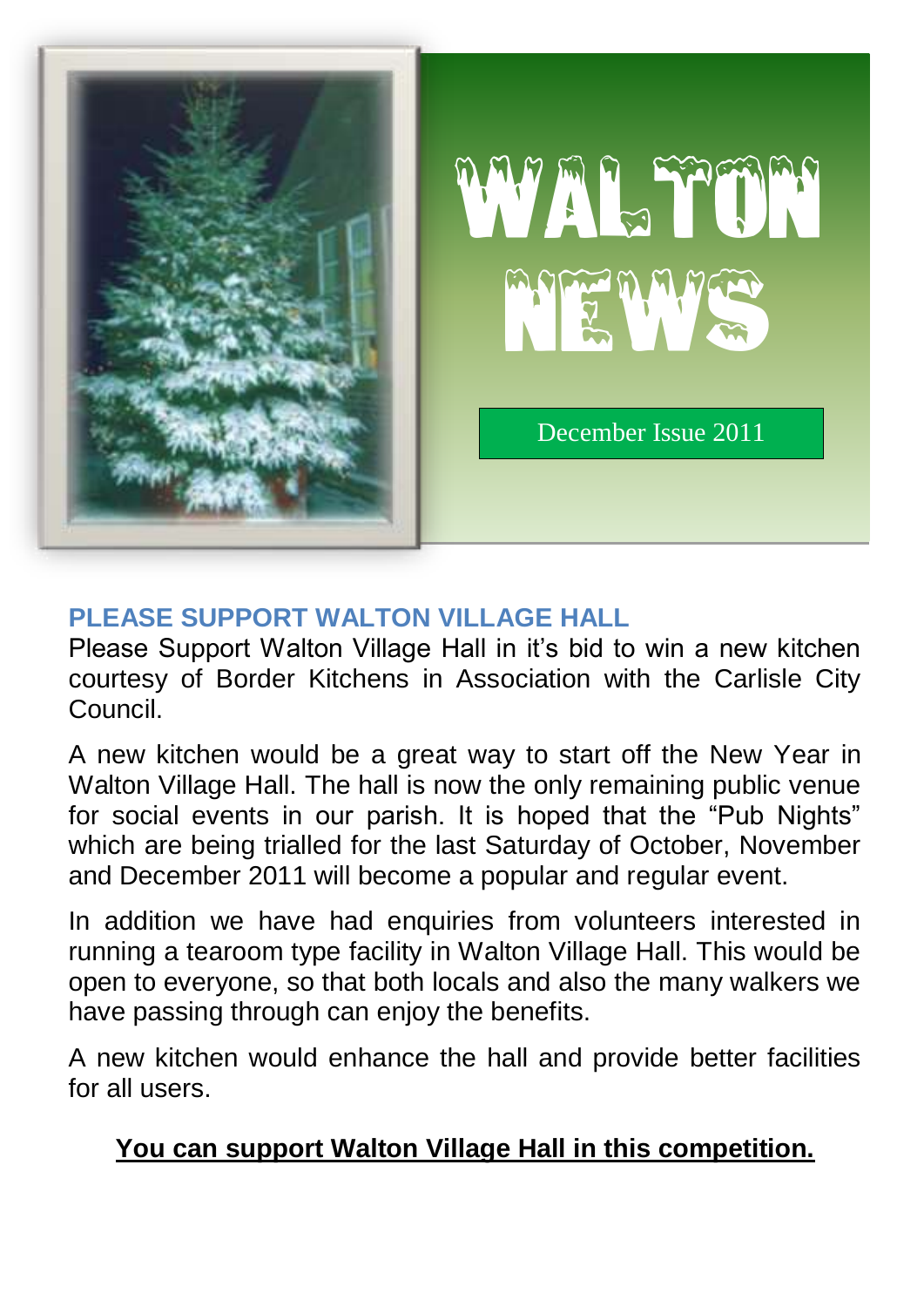Our community can start voting for Walton Village Hall to win the make-over from the 1<sup>st</sup> November 2011.

# **Here is how you can vote:**

The vote will be accepted in three ways and must include name, address, Tel. Number and e-mail(if applicable), along with the reason why you feel Walton Village Hall should win this competition, to ensure validity:-

**Email:**- borderkitchens@btconnect.com - Place the name of "Walton Village Hall" in the Subject Line

**Website:**- www.borderkitchenscumbria.co.uk - There will be a page dedicated to the voters that should be completed in full.

**Write to:** Village Hall Competition, Border Kitchens, 9 High Cross Street, Brampton, Cumbria CA8 1RP

# **Please note that only one vote per person in any form is valid. Voting Closes 31 January 2012.**

And remember, to be in a chance to win we need as many people as possible to vote for Walton Village Hall. For more info please contact Mel Warwick on 41848.



# **YOUTH COUNCIL**

The Parish Council are still looking at establishing a Youth Council –this is on hold until clarification of the best practice for the role of the Youth Council is provided by the Government. Further updates will be provided in the Spring newsletter.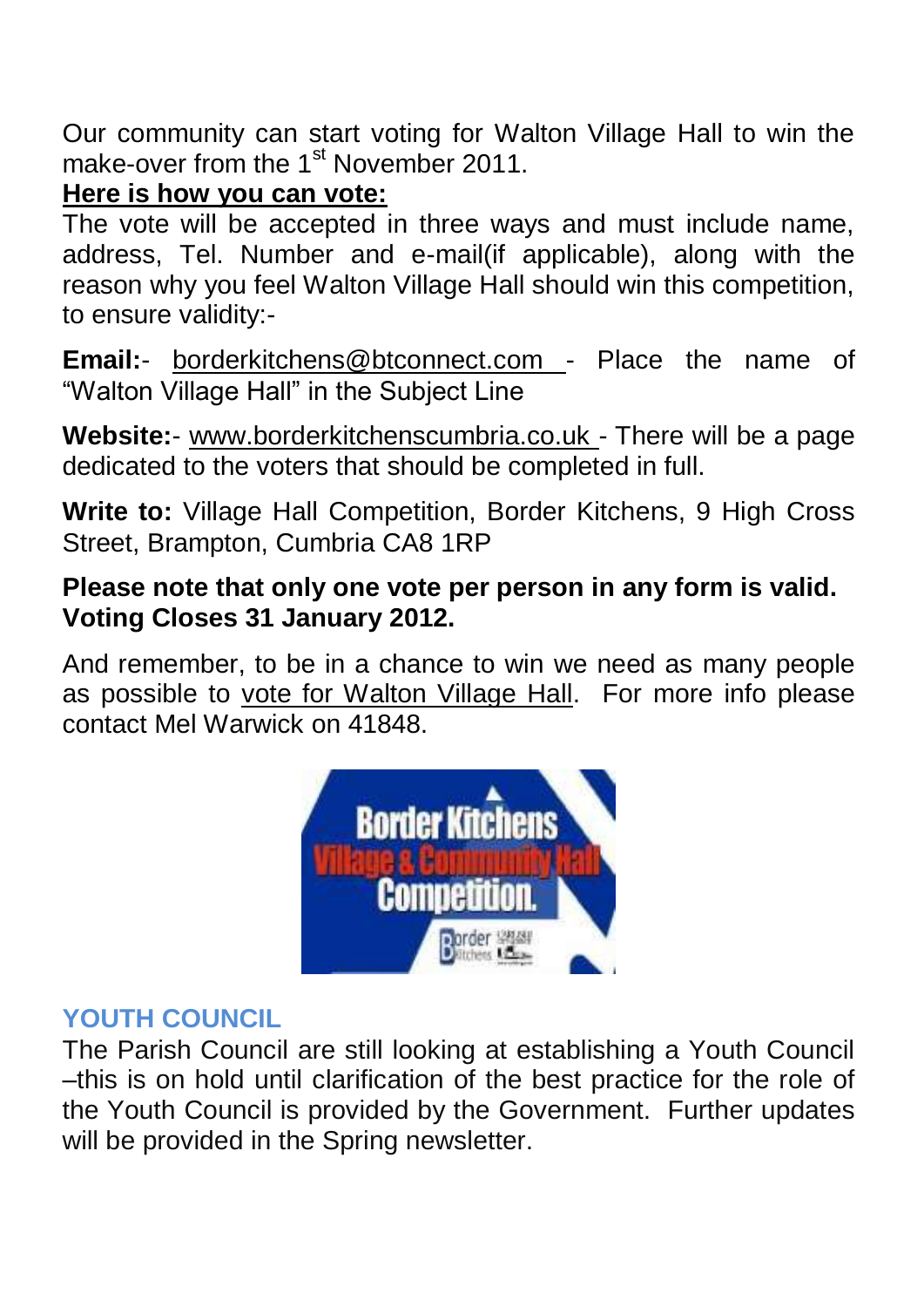#### **MAP BOARD**

Work is progressing and the board will be in place in the new year. We have been very fortunate to receive almost 100% grant funding for this board and are grateful to Carlisle City Council/Carlisle Parish Councils Association and County Councillor Fisher.

### **COMMUNITY LED PLAN (PARISH PLAN)**

For those of you that remember the Parish Plan being produced it will probably barely seem like five years ago. However, the Walton Parish Plan is now due for renewal. The Parish Council will be looking for a small number of volunteers to form an independent group to produce an updated Community Led Plan (as they are now known) to see us through from 2012 – 2017 and beyond. If you are interested please contact John on 42122 or Sarah on 2769.

#### **PLAY AREA**

All work has now been completed on the play area with the laying of some additional designs on the tarmac in between the Hall and the Green. The Parish Council would like to take this opportunity to thank Mel Warwick and Fiona Ritson for their dedication and hard work in bringing this project to fruition. They both continue to work on behalf of all parishioners in bringing further funding through a "Sustainability Grant". The Group will be handling all arrangements for this themselves (as opposed to their finances being handled by the Council) so we wish them every success in their new venture! If you would like further information or would like to offer assistance with the Sustainability Grant please contact Mel on 41848.

#### **YOUTH CLUB**

We are sorry to inform everyone that the Youth Club that was to be held in Walton Village Hall will **not** be going ahead. Despite their best efforts the small number of adult volunteers could not manage to gain enough support to make the project viable. Thanks are given to Marie Ashcroft and Pam Cronin in the work they did do in trying to make this project successful.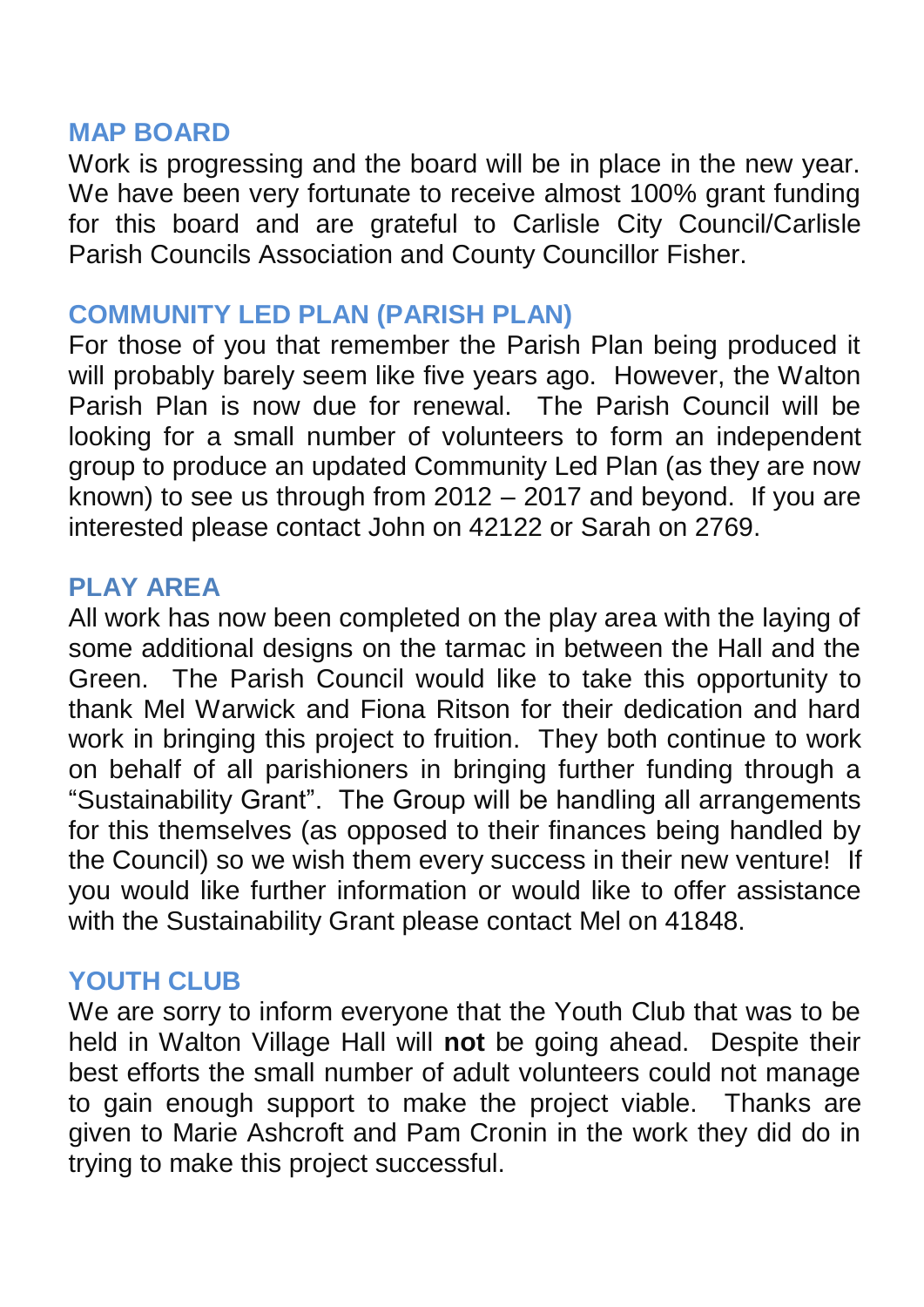### **FUTURE PARISH COUNCIL PROJECTS**

More bad news we are afraid – our application for grant funding for research and promotion of the Village Green through Friends of the Lake District was unsuccessful. The bid to the Heritage Lottery Fund was made by Friends of the Lake District for a number of Council's in the area and unfortunately did not progress to the second round.

On a similar note, the bid we submitted to Carlisle City Council to pay for a new noticeboard at Nickies Hill was also turned down – the Parish Council will look again at the funding options for this in 2012.

Finally, at the time of writing, we are still unsure of whether our application to refurbish the two remaining fingerposts has been successful or not. We will find out in December and will let you know in our Spring Newsletter.

# **PC DATES**

Please check the back page of this newsletter for the 2012 dates – some of these have changed from previously published.



Ian and Gill extend a very warm welcome to you and your pets. We are a small brand new Boarding Kennel and Cattery with 5\* accommodation and facilities, offering the highest standards of individual care and attention. Quiet, peaceful location and lots of countryside walks and activities.

We also have our own qualified Groomer and new Grooming Parlour on site.

You can visit our kennels anytime without an appointment during our opening hours and we will be more than happy to show you around.

For further information please contact 016977 42951 or visit www.boardingkennelscumbria.co.uk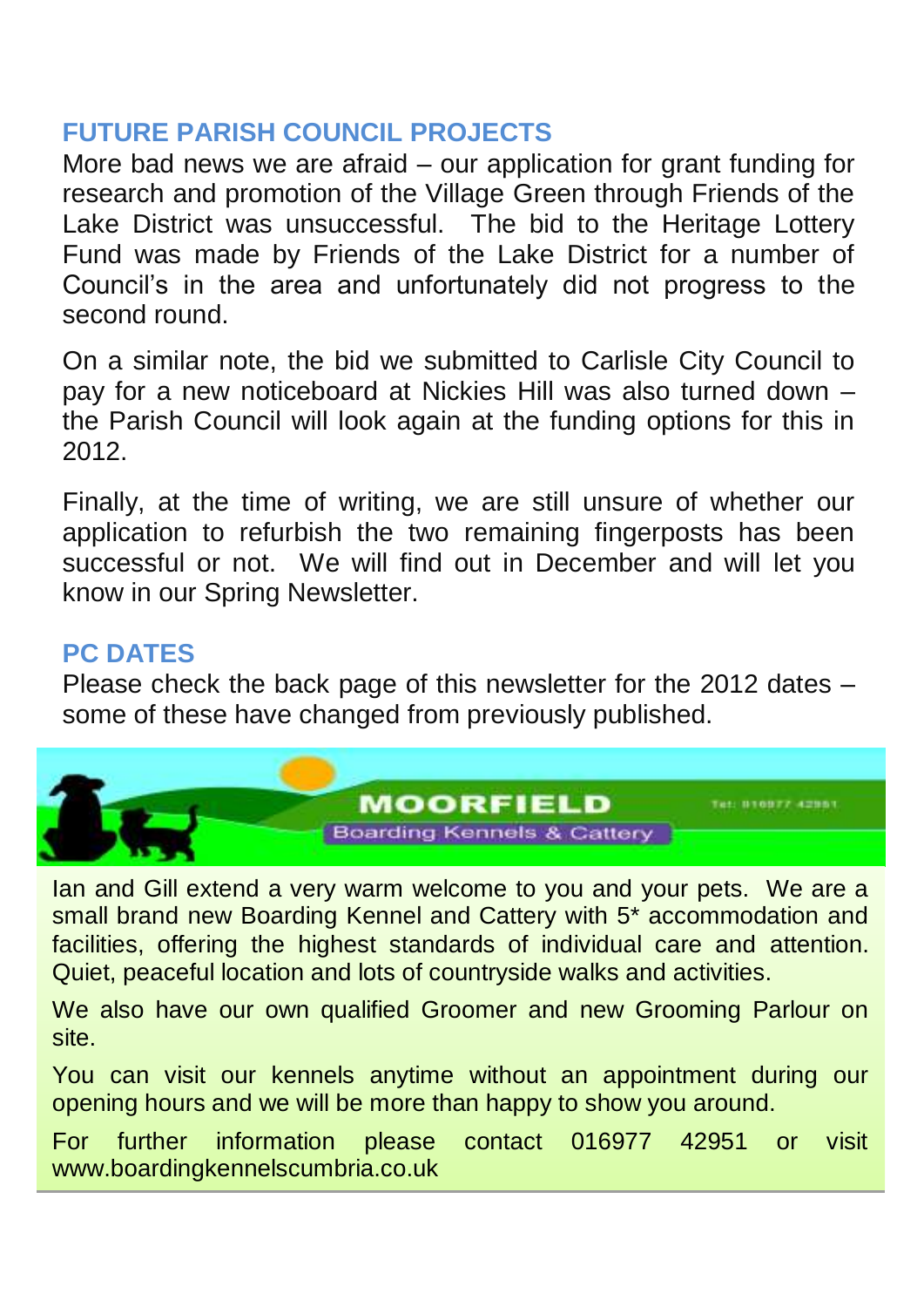#### **CAR PARK**

Discussions were held about the Village Car Park at our last Parish Council meeting. Although it was agreed that the safety of parishioners, especially children, is paramount, the issue will require careful financial and legal planning to overcome the restrictive legislation covering Village Green. Councillors Wood and Fowler are however investigating how we can progress this.

### **SOCIAL COMMITTEE NEWS**

PUB NIGHT's were also held on Saturday 29<sup>th</sup> October 2011 and 26<sup>th</sup> November and were very well attended. The Hall will be open on **Saturday 31st December (New Year's Eve)** - the Hall have a pool table and darts board to keep you busy and a quiz will be available for anyone who would like to test their knowledge! The pub nights will also continue in 2012 on the **last Saturday of each month** – further information will be on the noticeboards.

A children's Halloween party was held on Sunday 30<sup>th</sup> October and the party complete with magic show was enjoyed by the many youngsters who attended.

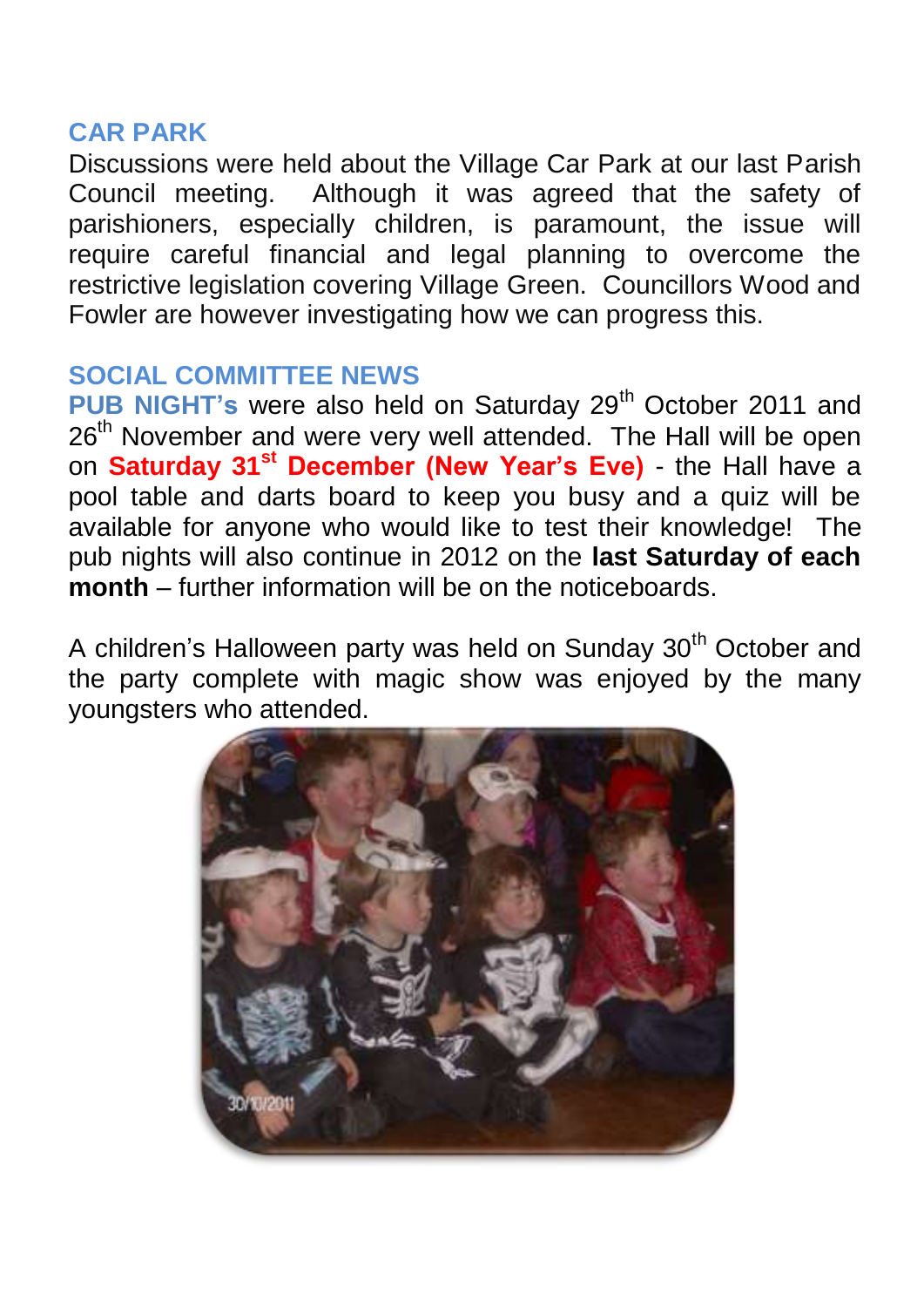#### **CHRISTMAS TEA**

The annual nativity tea will be held in the Village Hall on Sunday 18<sup>th</sup> December after the Church Nativity Play. Please feel free to come along for a cup of tea and mince pie and to wish everyone a Merry Christmas!

### **HOME BIRDS AFTERNOON**

Gill & Hazel would like to thank everyone who came and supported them on Sunday 13<sup>th</sup> November at their "Home Birds" afternoon in Walton Village Hall. The hall was full of lovely Christmas decorations, home ware, gifts, a delicious cake stall and Phoenix cards. An enjoyable afternoon was had by all and an amazing £1,410 was raised for SCBU (Special Care Baby Unit). Thanks again everyone for your generosity.

The winners of the Christmas Song & Carol Quiz were Chloe Wood (Hillfield) and Jacqueline Armstrong (Newtown). They had a fantastic raffle and thank everyone who kindly donated prizes, the raffle winners are listed in full on the PC website.

### **VILLAGE HALL TEA ROOM**

A trial opening of a Tea Room was held in the Village Hall in September and again in October. Both days were a success and it is hoped that the organisers – Brampton Community Centre – will be able to make the opening a regular fixture. Please support them if you are able to in the future.

#### **TRAINING**

Parish Councillors met recently with others from Hethersgill, Burtholme, Irthington and Brampton to take part in a very useful and informative training course. The course covered lots of topics regarding how to operate as a good Parish Council and is part of the continuing efforts of the Parish Council to provide an effective and pragmatic service to the Parish.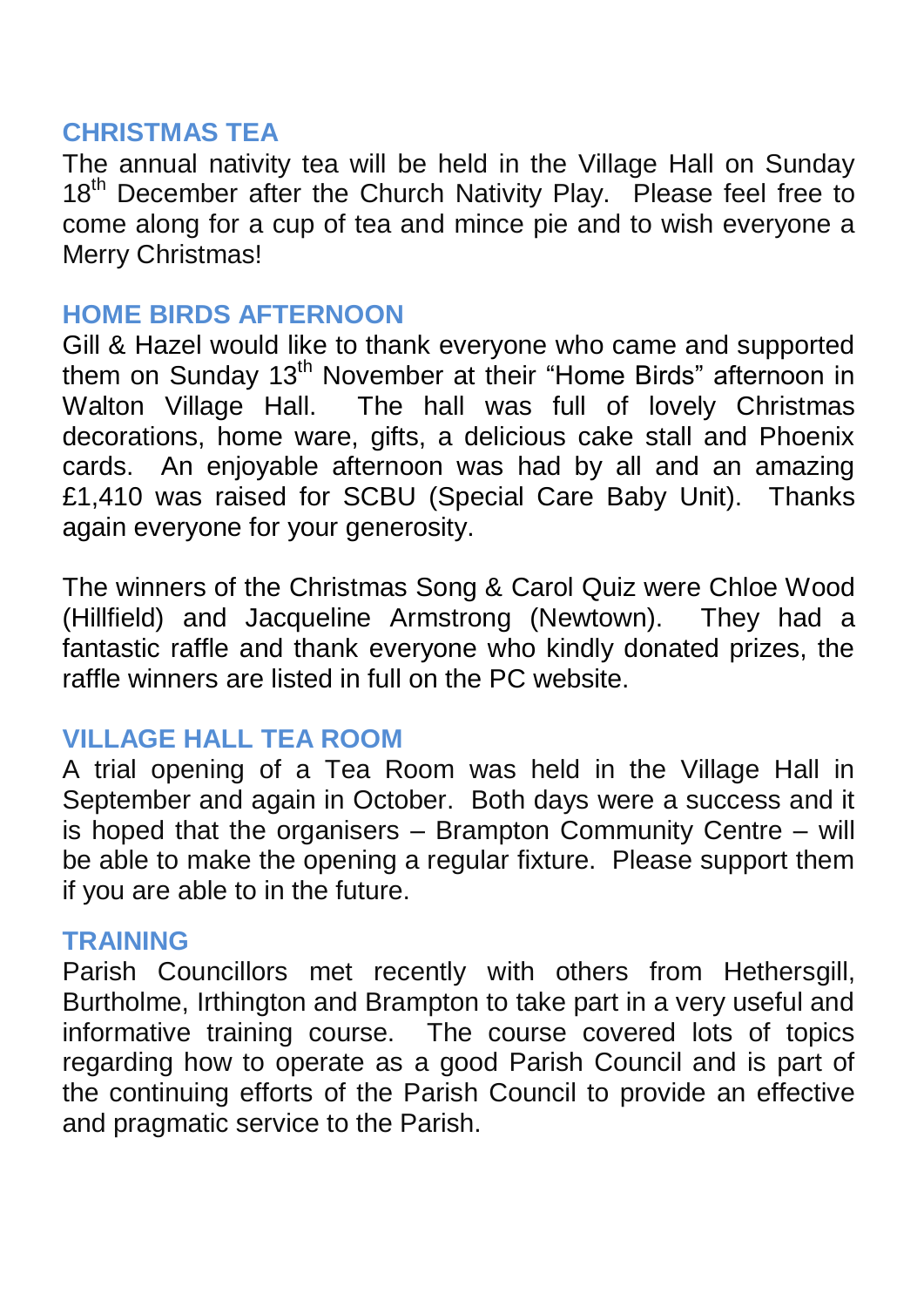### **VILLAGE GREEN LAND REGISTRY APPLICATION**

We are extremely pleased (and relived) to announce that our Land Registration application for the Village Green has now been agreed by all concerned parties. Pending approval from the Land Registry the Village Green will now be officially registered as belonging to the Parish Council and this will hopefully open up new lines of funding in the future.

### **PRECEPT**

At the November PC meeting it was agreed to raise the annual precept slightly by £154 – representing a small rise of approximately £1 per household. This is essential in helping us cover our increasing fixed costs around the Parish such as insurance and grass cutting.

### **UP-COMING….**

If you have any articles for our next newsletter please provide them to the Clerk by email or in writing 14 February at the latest!

#### **FINALLY**

**Merry Christmas from all of your Councillors and Clerk!**